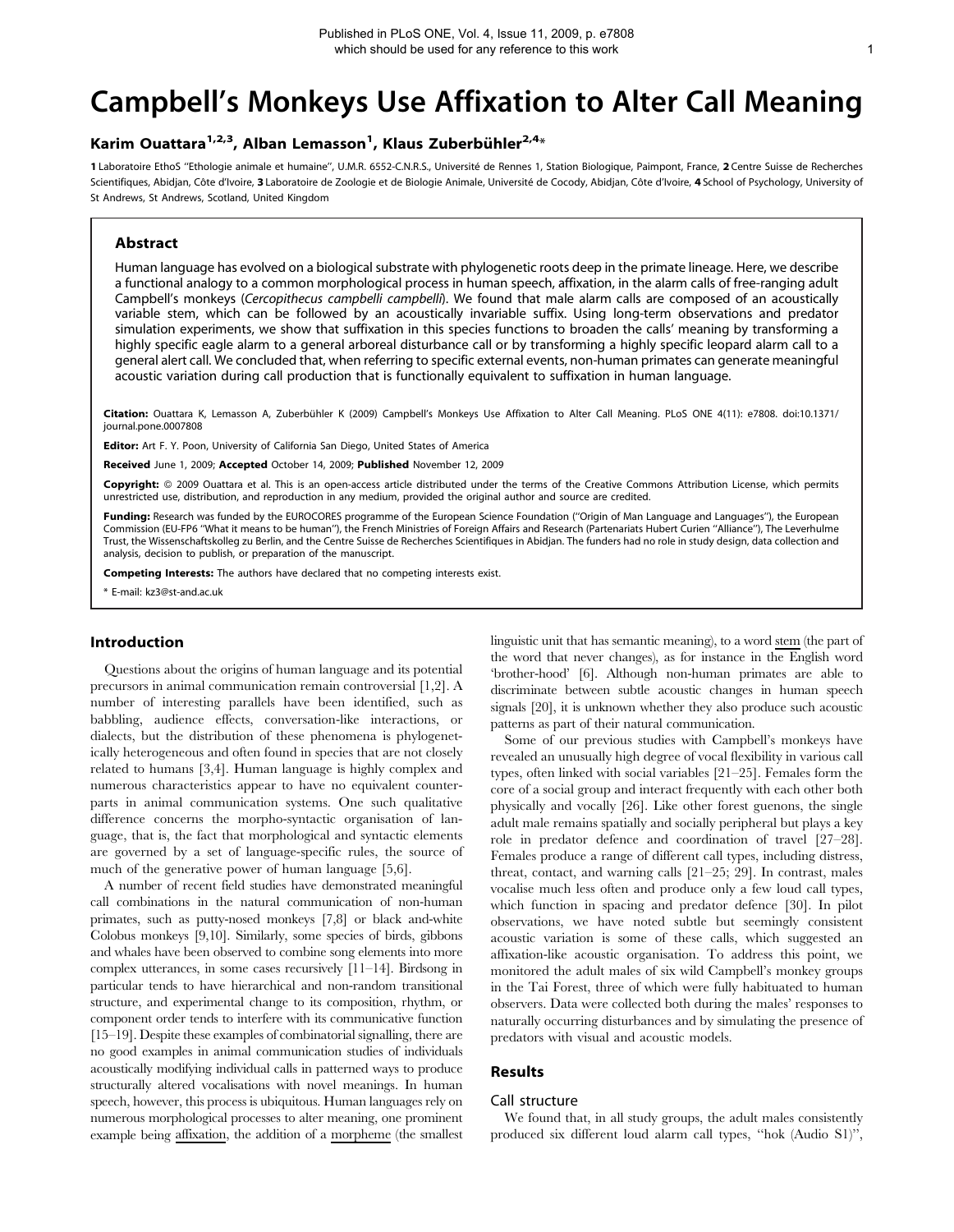''hok-oo'' (Audio S2), ''krak'' (Audio S3), ''krak-oo'' (Audio S4), ''wak-oo'' (Audio S5), and ''boom'' (Audio S6), all of which were perceptually distinct to a human observer (fig. 1, see methods). ''Boom'' calls were much lower pitched than the other five loud calls, acoustically inflexible, always given in pairs with inter-call intervals of about seven seconds, and typically preceding a series of other loud calls [31]. The remaining five loud calls were acoustically more flexible. They differed from each other in the frequency contour of the call stem and, crucially, in whether or not the stem was trailed by an acoustically invariable ''oo'' utterance. In terms of frequency contours, the ''krak'' and ''krak-oo'' calls were characterised by a largely decreasing main frequency band, ''hok'' and ''hok-oo'' calls were mainly flat, while ''wak-oo'' calls had an increasing band (table 1; fig. 1).

We conducted a Pearson's based Principal Component Analysis to spatially display the different calls (fig. 2a). The total inertia was



Figure 1. Spectrographic illustrations of the different loud call types produced by male Campbell's monkeys in different contexts. (a) 'boom call', a low-pitched loud call produced by the vocal sac with no frequency modulation, (b) 'krak' call [K], a single loud tonal utterance of  $\sigma$  = 0.176s duration, with a decreasing main frequency band starting at about 2.2 kHz; (c) 'hok' call [H], a single loud tonal utterance of  $\sigma$  = 0.070s with no frequency modulation starting at about 1.0 kHz); (d) 'wak-oo' call [W+], a suffixed loud tonal utterances of 0.330s consisting of a call stem with an increasing main frequency band rising from about 1.0 to 1.3 kHz, followed by a compulsory 'oo' suffix (e) 'krak-oo' call [K+], a 'krak' call followed by the 'oo' suffix; (f) 'hok-oo' [H+], a 'hok' call followed by the 'oo' suffix. doi:10.1371/journal.pone.0007808.g001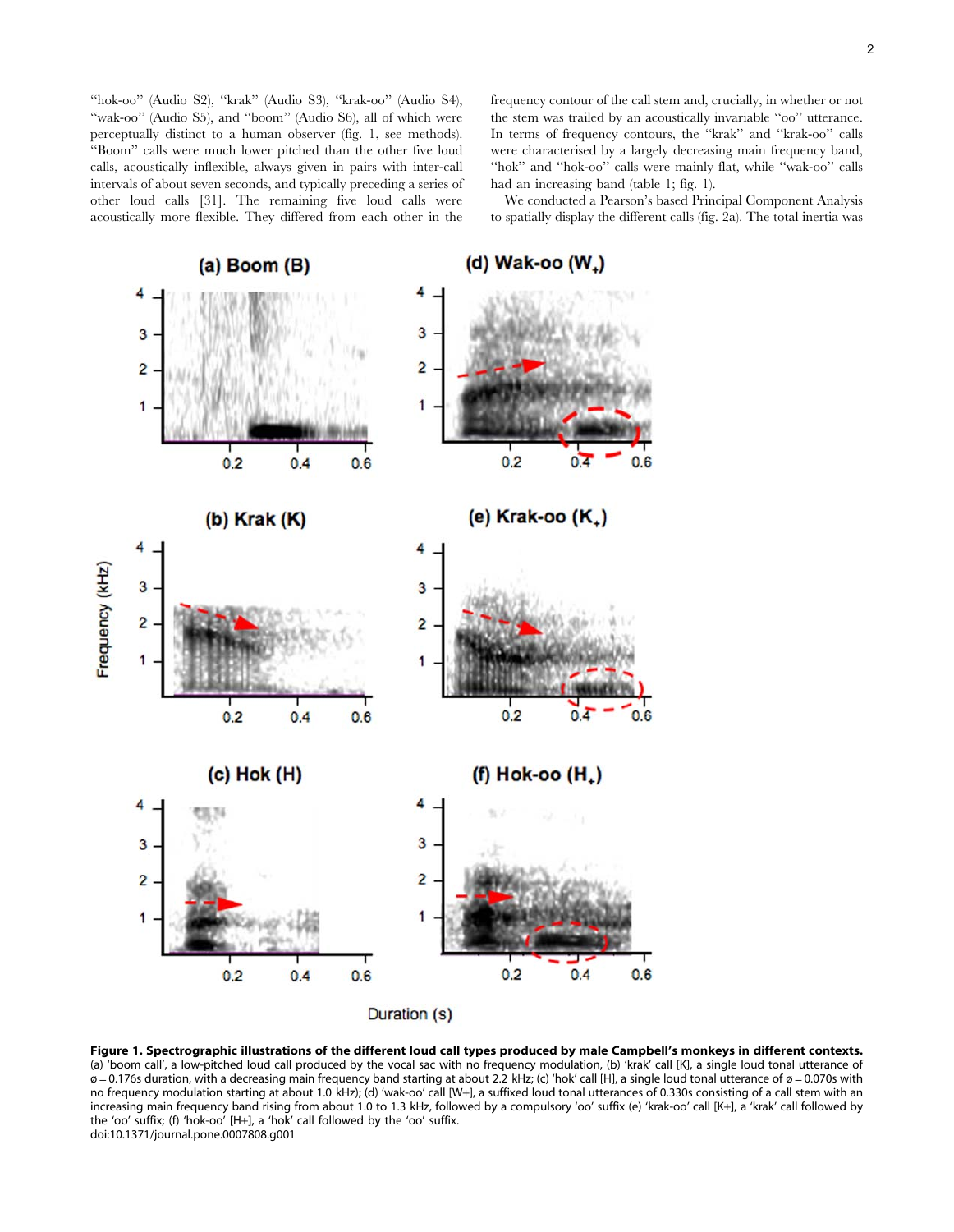| Call        |                      | Mean duration (s) $\pm$ SE |               | Mean main frequency $\pm$ SE |                                 |                          |  |  |
|-------------|----------------------|----------------------------|---------------|------------------------------|---------------------------------|--------------------------|--|--|
|             | <b>Stem</b>          | "oo" suffix                | Inter-unit    | <b>Beginning stem (Hz)</b>   | Transition stem $(\partial Hz)$ | "oo" suffix              |  |  |
| <b>Boom</b> | 0.095                |                            |               | 159                          | $\mathbf 0$                     |                          |  |  |
| $(N = 90)$  | ±0.002a              | $\overline{\phantom{0}}$   |               | ±0.76a                       | ±0.00a                          | $\overline{\phantom{0}}$ |  |  |
| Wak-oo      | 0.175                | 0.093                      | 0.063         | 1061                         | $-294$                          | 311                      |  |  |
| $(N = 90)$  | $\pm 0.003$ <b>b</b> | ±0.001a                    | $\pm 0.001$ a | ±9.77 <sub>b</sub>           | ±9.07 <sub>b</sub>              | ±2.155a                  |  |  |
| Krak        | 0.185                |                            |               | 2219                         | 505                             |                          |  |  |
| $(N = 224)$ | $±0.001$ <b>b</b>    | $\qquad \qquad -$          |               | ±19.16c                      | ±8.45c                          | $\qquad \qquad -$        |  |  |
| Krak-oo     | 0.182                | 0.098                      | 0.064         | 1860                         | 507                             | 311                      |  |  |
| $(N = 300)$ | $±0.001$ <b>b</b>    | ±0.003a                    | $\pm 0.002a$  | ±11.81d                      | ±6.29c                          | ±1.51a                   |  |  |
| Hok         | 0.079                |                            |               | 988                          | 00                              | $\overline{\phantom{0}}$ |  |  |
| $(N = 171)$ | ±0.004c              | $\qquad \qquad -$          |               | ±10.75e                      | ±0.00a                          |                          |  |  |
| Hok-oo      | 0.080                | 0.111                      | 0.067         | 1020                         | 00                              | 307                      |  |  |
| $(N = 168)$ | ±0.001c              | ±0.009a                    | ±0.004a       | ±10.83e                      | ±0.00a                          | ±1.78a                   |  |  |

Duration of call stem: duration of the first section of krak-oo, wak-oo or hok-oo calls (excluding the affix) or the entire call for boom, krak or hok calls that carry no affixation. Transitions were calculated by subtracting the frequency at the beginning from the frequency at the end of the call or call stem. Results of Tukey post hoc tests for dyadic call comparisons: same letter = no significant difference; different letters = significant difference (p<0.001). doi:10.1371/journal.pone.0007808.t001

94.54% with 78.94% for axis 1 (mainly driven by the start frequency of the call), and 15.60% for axis 2 (mainly driven by the duration of call stem), regardless of the identity of the caller (fig. 2b). Crucially, this analysis did not reveal any differences between the ''krak'' call and the stem of the ''krak-oo'' call, nor between the ''hok'' call and the stem of the ''hok-oo'' call. In addition, these four calls could be discriminated from the ''boom'' call and also from the stem of the ''wak-oo'' call (fig. 2a). We then conducted an analysis of variance, which revealed that the six calls differed significantly in the duration of the call stem  $(F_{5, 1049} = 549.58; p<0.001)$ , the start frequency of the call stem  $(F_{5, 1049} = 9,199.46; p<0.001)$ , and the transition frequency across the entire call stem  $(F_{5, 1049} = 512.17; p<0.001)$ . Tukey post hoc tests failed to detect any significant differences in the key comparisons, that is, between the stems of ''hok-oo'' and ''hok'' and ''krak-oo'' and ''krak'' calls (table 1).

If a call contained a suffix (i.e. the ''oo'' unit), it was produced on average 0.060s following the stem, regardless of call type (ANOVA, df = 2,  $F_{2,573}$  = 0.207 p = 0.812). The "wak" stem was never produced singly, but always followed by the ''oo'' suffix to form the ''wak-oo'' call. For ''krak'' and ''hok'' calls, however, the ''oo'' suffix was optional. We then compared the acoustic structure of the ''oo'' units given in conjunction with the different stem calls and found no differences in terms of frequency or duration, indicating that callers produced only one acoustically invariant structure in this suffixed position (table 1).

#### Call context

The three habituated males, who were tolerant to direct observations, produced their loud calls to a variety of disturbances, including both predatory and non-predatory events (table 2). GLM analyses, carried out with R-software, revealed that the production of the different call types varied according to context (main effects: context: LR Chi<sup>2</sup> = 151.91, df = 8, p $\leq 0.0001$ ; caller identity: LR  $Chi^2 = 17.96$ , df = 2, p<0.0001; call type: LR Chi<sup>2</sup> = 201.08, df = 5, p<0.0001; <u>interaction effects</u>: context x caller identity: LR Chi<sup>2</sup> = 8.09, df = 13, p = 0.84; context x call type: LR Chi<sup>2</sup> = 685.26, df = 40, p $\leq$ 0.0001; caller identity x call

type: LR Chi<sup>2</sup> = 28.40, df = 10, p<0.01; context x caller identity x call type: LR Chi<sup>2</sup> = 27.65, df = 65, p = 0.99).

Some calls were given to a broad, others to a narrow range of events. Crucially, ''krak'' calls were exclusively given after detecting a leopard, suggesting that it functioned as a leopard alarm call, whereas the ''krak-oo'' was given to almost any disturbance, suggesting it functioned as a general alert call. Similarly, ''hok'' calls were almost exclusively associated with the presence of a crowned eagle (either a real eagle attack or in response to another monkey's eagle alarm calls), while ''hok-oo'' calls were given to a range of disturbances within the canopy, including the presence of an eagle or a neighbouring group (whose presence could sometimes be inferred by the vocal behaviour of the females). On a few occasions, ''hok'' and ''hok-oo'' calls were produced in response to a flying squirrel, whose silhouette somewhat resembles a flying eagle, but never to any other large bird.

While producing ''hok-oo'' calls, males adopted a threat posture, combined with flashing their eyelids, and they sometimes conducted a short dash towards the disturbance. Although direct behavioural observations were only possible in 33.7% of calling events ( $N = 3$  males;  $N = 83$  events), we suspect that this kind of threat behaviour was common in conjunction with this call. None of the other calls was associated with such distinct behaviour, apart from ''boom'' calls that involved inflating the vocal sacs. Adding an ''oo'' unit to ''hok'', thus, indicated that the male was aggressively motivated, and this was usually in response to a general disturbance that took place within the canopy, particularly a perched eagle or a conspecific opponent. ''Wak-oo'' calls were given to the same events as ''hok-oo'' calls (eagles, other flying animals, Diana monkey eagle alarms), but for some reason never to neighbours. ''Boom'' calls, finally, were only given to nonpredatory contexts, such as a falling branch or tree, to initiate or halt group travel [see ref. 7], during disputes with neighbours, and during any unusual vocal excitation within the group (table 2).

To investigate the predator warning function more directly, we performed a series of field experiments that simulated the presence of the different predators, using both visual and acoustic models.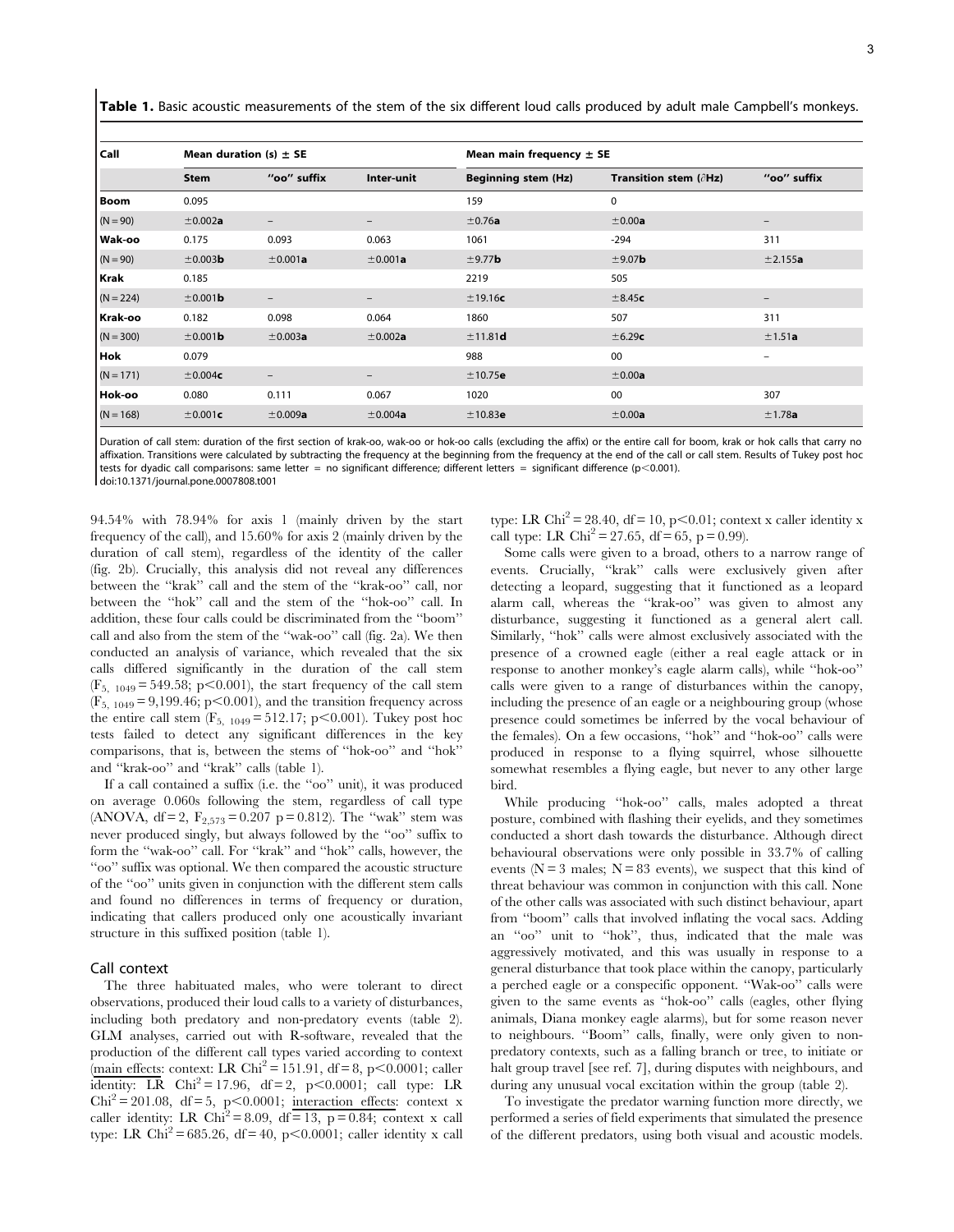

Figure 2. Results of the principal component analysis. (a) call stem clustering (b) male clustering. Call names (B, K, K+, W+, H and H+) are indicated at the corresponding position. M1, M2, M3 = males 1-3. doi:10.1371/journal.pone.0007808.g002

Results confirmed our natural observations. Detecting a predator never triggered any ''boom'' calls. In contrast, the general alert call ''krak-oo'' was given in all four conditions, whereas ''krak'' calls were only produced in the presence of leopards. "Wak-oo" calls were given to eagles, while "hok" and "hok-oo" calls were primarily given to visual eagle models (table 3). General linear model analyses of variance revealed that the call rates of the different call types were significantly affected by the predator type, and by whether the caller could see the predator (table 4).

#### Discussion

We carried out long-term observations and predator model experiments to investigate how free-ranging male Campbell's monkeys of Taı¨ National Park, Ivory Coast, communicated about external events. In previous research, we found that males and females produced different alarm calls that, in some cases, were combined into meaningful sequences [23,31-34]. Here, we were interested in how acoustically flexible males were with some of their alarm call types, and how they applied this variation to

| Table 2. Context-specificity of the different calls produced by |
|-----------------------------------------------------------------|
| the three habituated males in response to natural events.       |

| Event                                          | Male N         |                | Call type (mean N calls $\pm$ SD) |                          |                          |                          |                          |                          |
|------------------------------------------------|----------------|----------------|-----------------------------------|--------------------------|--------------------------|--------------------------|--------------------------|--------------------------|
|                                                |                |                | B                                 | K                        | $K_{+}$                  | $H_{+}$                  | н                        | $W_{-}$                  |
| Eagle attack                                   | 1              | 3              | $\overline{\phantom{0}}$          | $\overline{\phantom{0}}$ | $9+2$                    | $2 + 1$                  | $28 + 5$                 | $7 \pm 1$                |
|                                                | $\overline{2}$ | $\overline{2}$ |                                   |                          | 6±1                      | $2 \pm 1$                | $41 \pm 8$               | 3±1                      |
|                                                | 3              | 5              | $\overline{\phantom{0}}$          |                          | $12 + 2$                 | $3 \pm 1$                | $29 + 10$                | $12 + 5$                 |
| Sudden flying<br>animal <sup>1</sup>           | $\mathbf{1}$   | $\overline{2}$ | -                                 |                          | $13 \pm 3$               | $1 \pm 1$                | $1 \pm 1$                | $2+2$                    |
|                                                | $\overline{2}$ | $\overline{2}$ | $\qquad \qquad -$                 | $\overline{\phantom{0}}$ | $16 + 3$                 | $\overline{a}$           | $\overline{\phantom{0}}$ | $1 \pm 1$                |
| Monkey eagle alarm<br>$\text{calls}^2$         | $\mathbf{1}$   | 3              |                                   |                          | $13 \pm 5$               | 6±2                      | $2 + 2$                  | $3+2$                    |
|                                                | $\overline{2}$ | 5              | -                                 | -                        | 6±3                      | $1 \pm 1$                | $3+2$                    | 4±4                      |
|                                                | 3              | 6              |                                   |                          | $11 \pm 8$               | $2 + 2$                  | $1 \pm 1$                | 5±3                      |
| Leopard encounter                              | 1              | 1              | -                                 | 13                       | 8                        | -                        |                          | -                        |
|                                                | 3              | $\overline{2}$ | -                                 | $23 + 17$                | $\overline{a}$           |                          |                          |                          |
| Terrestrial animal <sup>3</sup>                | 1              | 4              |                                   | -                        | 7 <sup>±</sup> 2         | -                        |                          | -                        |
|                                                | $\overline{2}$ | 4              | $\overline{\phantom{0}}$          | $\overline{\phantom{0}}$ | 3±1                      | -                        |                          | -                        |
|                                                | 3              | 1              | $\overline{a}$                    |                          | 7                        | ۳                        |                          | $\overline{\phantom{0}}$ |
| Fall of tree or branch 1                       |                | 29             | $2\pm 0$                          | $\overline{\phantom{0}}$ | 5±2                      |                          |                          | -                        |
|                                                | 2              | 5              | $2\pm 0$                          | $\overline{a}$           | $8 + 2$                  | $\overline{a}$           |                          | $\overline{\phantom{0}}$ |
|                                                | 3              | 13             | $2\pm 0$                          | -                        | $4\pm1$                  | -                        | -                        | -                        |
| Neighbouring male <sup>4</sup>                 | 1              | 12             | $2\pm 0$                          | $\overline{\phantom{0}}$ | $6 + 3$                  | $3 \pm 1$                | $\overline{a}$           | -                        |
|                                                | $\overline{2}$ | 15             | $2\pm 0$                          |                          | 7 <sup>±</sup> 2         | $2 \pm 1$                |                          |                          |
|                                                | 3              | 27             | $2\pm 0$                          | $\overline{a}$           | $8 + 2$                  | $3 + 2$                  | $\overline{a}$           | -                        |
| Intense contact<br>calling <sup>5</sup>        | 1              | $\overline{2}$ | $2\pm 0$                          |                          | 7 ± 0                    | $2 \pm 1$                |                          |                          |
|                                                | 2              | 10             | $2\pm 0$                          | $\qquad \qquad -$        | $8 + 2$                  | 3±1                      | $\overline{\phantom{0}}$ | -                        |
|                                                | 3              | 7              | $2\pm 0$                          | $\overline{a}$           | 6±2                      | 3±1                      |                          |                          |
| Group gathering<br>and travelling <sup>6</sup> | 1              | 4              | $2\pm 0$                          | $\qquad \qquad -$        |                          |                          |                          | -                        |
|                                                | $\overline{2}$ | 1              | $\overline{2}$                    |                          |                          |                          |                          | -                        |
|                                                | 3              | 5              | $2\pm 0$                          | $\overline{a}$           | $\overline{\phantom{0}}$ | $\overline{\phantom{0}}$ | $\overline{\phantom{0}}$ | -                        |

B = boom, K<sub>+</sub> = krak-oo; K = krak, H<sub>+</sub> = hok-oo, H = hok, W<sub>+</sub> = wak-oo. N = number of events; In each cell: mean ( $\pm$  standard deviation) number of calls recorded per event; <sup>1</sup>mostly flying squirrels; <sup>2</sup>mostly Diana monkeys, C. diana; <sup>3</sup>mostly fleeing duikers (Cephalophus spp.); <sup>4</sup>mostly male loud calls; <sup>5</sup>Call exchanges by females and juveniles, usually in response to neighbouring male; <sup>6</sup>Male usually out of visual contact with group.

doi:10.1371/journal.pone.0007808.t002

external events. Our study showed that male Campbell's monkeys produced six different loud alarm calls in response to disturbing or dangerous events. ''Boom'' calls were acoustically and contextually unique, whereas the other five calls shared a number of acoustic features. The most relevant finding was that these five calls consisted of a call stem that differed in terms of the basic frequency contours and could be followed by an optional suffix-like small and inconspicuous vocal unit, which altered the semantic content of the full call in significant and predictable ways.

One important contrast between human and non-human primate vocal behaviour concerns the degree of motor control individuals have during call production. Humans are able to control their larynx and vocal tracts rapidly and precisely by means of various articulators, including tongue, mandible, and lips [35,36]. The same basic mechanisms also play a role during vocal production in non-human primates, as illustrated by studies with Diana monkeys and other non-human primates [37–40]. Our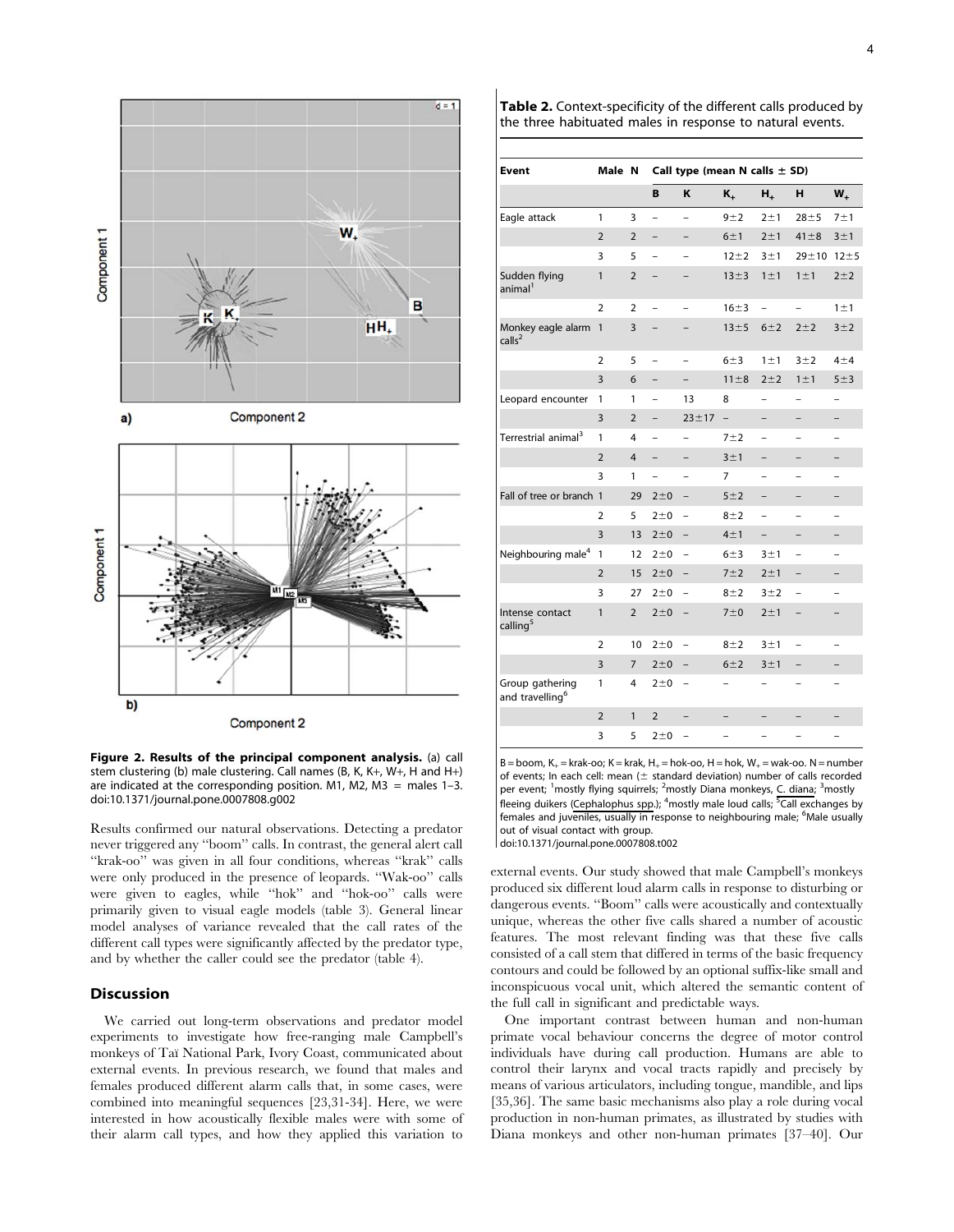Table 3. Experimentally induced production of loud calls in 3 habituated and 4 semi-habituated males (B = boom,  $K_{+}$  = krakoo; K = krak, H<sub>+</sub> = hok-oo, H = hok, W<sub>+</sub> = wak-oo).

| Predator         | Male                    | Call                     |                          |                          |                          |                          |                          |
|------------------|-------------------------|--------------------------|--------------------------|--------------------------|--------------------------|--------------------------|--------------------------|
|                  |                         | B                        | $K_{+}$                  | Κ                        | $H_{+}$                  | н                        | $W_{+}$                  |
| Eagle visual     | 1                       | $\overline{a}$           | 10                       | $\overline{\phantom{0}}$ | 5                        | 11                       | 13                       |
|                  | $\overline{2}$          |                          | 16                       |                          | 5                        | 30                       | 30                       |
|                  | 3                       |                          | 25                       |                          | 4                        | 26                       | 22                       |
|                  | $\overline{4}$          | -                        | 12                       | -                        | $\mathbf 2$              | 31                       | 8                        |
|                  | 5                       |                          | $\overline{a}$           |                          | 6                        | 15                       | 6                        |
|                  | 6                       | -                        | 9                        | -                        | 12                       | 25                       | 14                       |
|                  | $\overline{7}$          | $\overline{a}$           | 19                       | $\overline{a}$           | 3                        | 13                       | $\overline{7}$           |
| Eagle acoustic   | $\mathbf{1}$            |                          | $\overline{4}$           |                          | $\overline{\phantom{0}}$ | $\overline{\phantom{0}}$ | $\mathbf{1}$             |
|                  | $\overline{2}$          | -                        | $\mathbf{1}$             | $\overline{\phantom{0}}$ | 1                        | 4                        | 4                        |
|                  | $\overline{3}$          | -                        | 15                       |                          | -                        | -                        | 12                       |
|                  | $\overline{4}$          | $\overline{a}$           | 12                       | $\overline{\phantom{0}}$ | $\overline{a}$           | $\overline{a}$           | $\overline{4}$           |
|                  | 5                       |                          | 17                       |                          | 3                        |                          | 5                        |
|                  | 6                       |                          | $\mathbf{1}$             |                          | 3                        | 5                        | $\mathbf 2$              |
|                  | $\overline{7}$          | -                        | 12                       | $\overline{a}$           |                          | $\overline{\phantom{0}}$ | $\overline{\phantom{0}}$ |
| Leopard visual   | 1                       | $\overline{a}$           | $\overline{a}$           | 48                       | $\overline{\phantom{0}}$ | -                        | $\overline{a}$           |
|                  | $\overline{2}$          | $\overline{a}$           | $\overline{\mathbf{4}}$  | 38                       |                          |                          | $\overline{a}$           |
|                  | 3                       | $\overline{\phantom{0}}$ | $\overline{\phantom{0}}$ | 29                       | -                        | -                        | $\overline{a}$           |
|                  | 4                       |                          |                          | 123                      |                          | -                        | -                        |
|                  | 5                       | $\overline{\phantom{0}}$ | $\overline{\phantom{0}}$ | 15                       | $\overline{\phantom{0}}$ | $\overline{a}$           | $\overline{\phantom{0}}$ |
|                  | 6                       |                          |                          | 8                        |                          |                          | -                        |
|                  | $\overline{7}$          | $\overline{\phantom{0}}$ | $\overline{\phantom{0}}$ | 12                       | <sup>-</sup>             |                          | -                        |
| Leopard acoustic | $\mathbf{1}$            | -                        | 21                       | $\mathbf{1}$             | -                        |                          |                          |
|                  | $\overline{\mathbf{c}}$ | -                        | 6                        | 8                        | -                        | -                        | -                        |
|                  | $\overline{\mathbf{3}}$ | $\overline{\phantom{0}}$ | 20                       | 20                       | $\overline{\phantom{0}}$ | $\overline{\phantom{0}}$ | $\overline{a}$           |
|                  | 4                       | $\overline{a}$           | 5                        | $\overline{a}$           | $\overline{a}$           | $\overline{a}$           | $\overline{a}$           |
|                  | 5                       | -                        | 10                       | $\overline{\phantom{0}}$ |                          | -                        |                          |
|                  | 6                       | $\overline{a}$           | 5                        | $\overline{a}$           | -                        | -                        |                          |
|                  | $\overline{7}$          |                          |                          | 13                       |                          |                          |                          |

Each male was only exposed once to each model type. doi:10.1371/journal.pone.0007808.t003

results thus add to the growing literature that non-human primates use processes similar to the ones that are fundamental during speech production to communicate about events in their environment in a meaningful way.

The key finding of this study was that males adhered to a simple affixation rule, which increased their small basic vocal repertoire. ''Krak'' and ''krak-oo'' as well as ''hok'' and ''hok-oo'' calls were composed of the same call stem elements, while the rapid addition of the ''oo'' affix generated a significant change in the semantic content in terms of the types of external events the calls referred to. While ''krak'' and ''hok'' were predator-specific calls, the suffixed versions were produced in less specific contexts [31,32]. We also conducted some pilot experiments during which we played back ''hok-oo'' and ''krak-oo'' calls to different groups of Diana monkeys, which often associate with Campbell's monkeys. As predicted, none of the tested Diana monkey groups showed any kind of significant anti-predator responses in these playbacks, in stark contrast to when hearing the non-suffixed Campbell's monkey alarm calls [31; unpublished data). We concluded that Table 4. Results of GLM analysis of variance.

| Call type         |                     | Caller  | Predator | <b>Modality</b> |
|-------------------|---------------------|---------|----------|-----------------|
|                   | Df                  | 6, 18   | 1, 18    | 1, 18           |
| Krak-oo $(K_{+})$ | LR Chi <sub>2</sub> | 32.94   | 98.52    | 5.53            |
|                   | p                   | < 0.001 | < 0.001  | < 0.05          |
| Krak (K)          | LR Chi <sub>2</sub> | 156.61  | 388.16   | $-1.42 - 14$    |
|                   | p                   | < 0.001 | < 0.001  | 1               |
| Hok-oo $(H_+)$    | LR Chi <sub>2</sub> | 18.28   | 65.15    | 33.20           |
|                   | p                   | < 0.01  | < 0.001  | < 0.001         |
| Wak-oo $(W_+)$    | LR Chi <sub>2</sub> | 37.86   | 138.62   | 42.96           |
|                   | p                   | < 0.001 | < 0.001  | < 0.001         |
| Hok (H)           | LR Chi <sub>2</sub> | 25.51   | 209.33   | 152.52          |
|                   | p                   | < 0.001 | < 0.001  | < 0.001         |

Generalized Linear Model analysis: Poisson distribution of error, log link function, type III.

doi:10.1371/journal.pone.0007808.t004

the Campbell's monkey alarm call system goes significantly beyond what has been described so far in the animal communication literature where acoustic diversity is normally achieved by modifications of frequency patterns, call rates, intensity differences, or sequential organisation [6], but not by suffixation.

The degree to which callers possess active control over their acoustic products is difficult to assess and it is also not clear what social factors influence call production in Campbell's monkeys and other primates. In blue monkeys, field experiments have shown that callers appear to take into account the degree to which other group members are at risk during eagle presence [41] and there is a growing literature of other types of audience effects that govern primate vocal behaviour. However, despite these results, it is still largely unclear whether non-human primates intentionally inform their audience about the event they have just experienced, or whether their vocal response is more directly driven by the psychological processes triggered by external events, the currently prevailing hypothesis. What our results show is that callers appear to make some judgements about the nature of the event (tree fall, group gathering to travel, conspecific intruder, eagle, leopard), and that this assessment determines whether or not affixation takes place. Equally important, male Campbell's monkeys rarely produce single calls but almost always give sequences of different call types [31]. Further research will have to address the role that affixation plays in these calling sequences in terms of contextspecificity and whether listeners are able to comprehend the relationships between event and corresponding call sequence.

#### Materials and Methods

The study was conducted in the Taï National Park  $(5°50'N,$  $7°21W$ ), Ivory Cost, the largest remaining block of intact rainforest in West Africa. Data were collected between January 2006 and September 2007 on two groups of Campbell's monkeys (Cercopithecus c. campbelli) that were fully habituated to the presence of human observers. Campbell's monkeys routinely form polyspecific groups with other primates, particularly Diana monkeys, which whom they spend 77–89% of their time during feeding, travelling and resting [29]. Campbell's monkeys live in small one-male groups with 3–7 adult females with their offspring [23]. The two study groups have been followed on a regular basis since the early 1990s and all individuals can be recognised individually. We had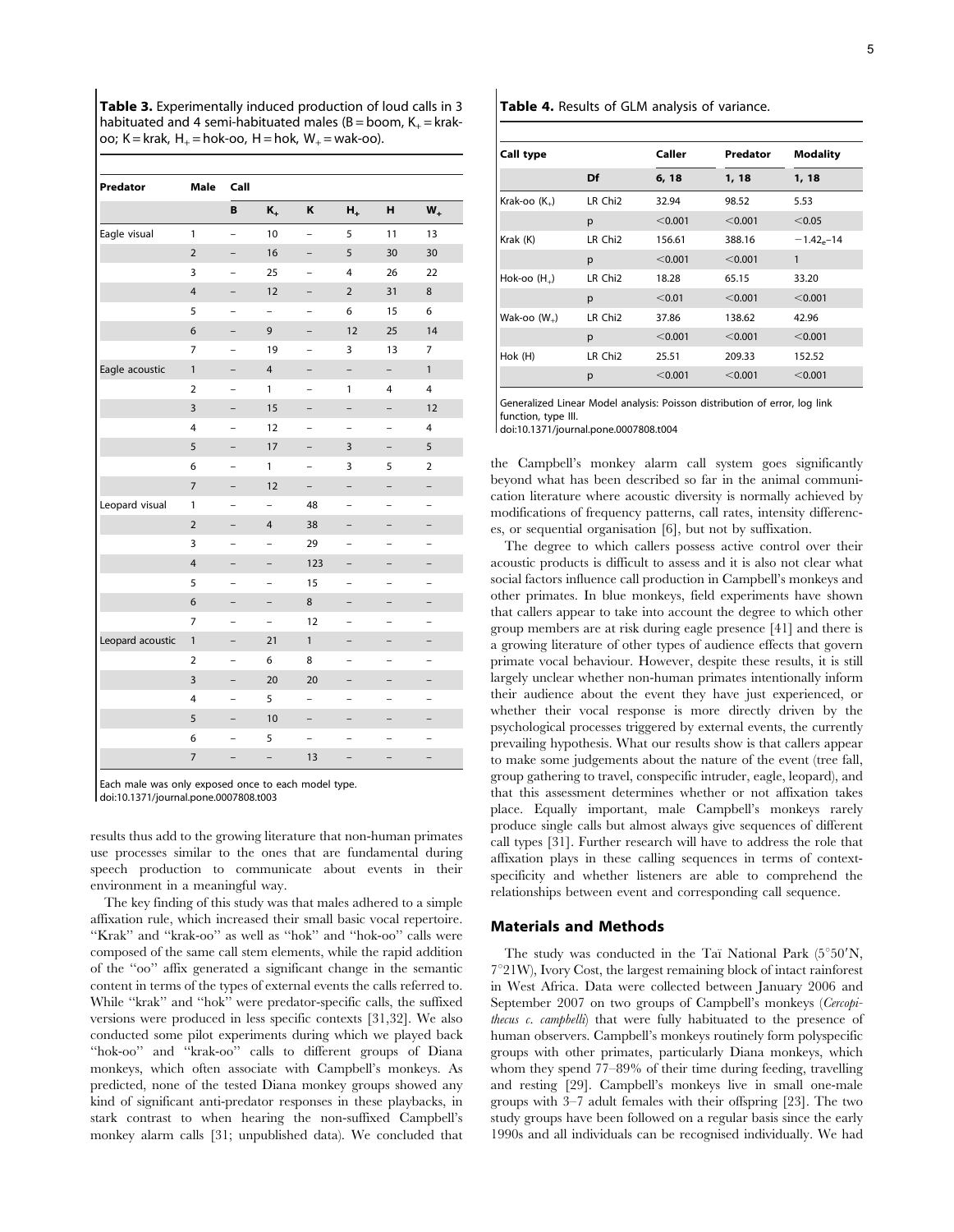additional access to four other groups that were partly habituated to human observers. During the study period, we observed one replacement of the single adult male in one habituated group. The new male became quickly habituated to human observers, which effectively increased the sample size of habituated individuals to  $N = 3$ 

Behavioural observations consisted of 15-min focal animal sampling and all-occurrence sampling. Three habituated males served as focal animal samples for a total of 40 hours (Male 1: 14 hours over 11 months, Male 2: 6 hours over 7 months; Male 3: 20 hours over 16 months). All occurrence sampling generated a total of about 2,000 observation hours, which lead to a total sample of 1,067 calls of acceptable acoustic quality for subsequent quantitative analyses. Under both data collection regimes, the observer (KO) recorded all vocalisations, the associated behaviour (travel, forage, rest, groom, aggression), and any unusual event immediately preceding a vocalisation, such as the presence of a leopard or crowned eagle, the calls of a neighbouring male, the thundering sound of a falling tree or large branch, the alarm calls of a nearby Diana monkey male to an eagle or terrestrial disturbance [33], the sudden appearance of an aerial or terrestrial non-predatory animal, or an unusually high rate of contact calls by female and juvenile group members. We also scored all events that directly followed a male call, particularly assemblies of dispersed group members or group travel.

Encounters with real predators were rare  $(N = 3$  for leopards, Panthera pardus; and  $N = 11$  for crowned eagle, Stephanoaetus coronatus) and we therefore conducted a series of field experiments during which we presented predator models, either by positioning a visual replica of the two main predators, or by broadcasting their typical vocalisations through a loudspeaker [8]. All seven different males were tested (3 habituated ones, 4 from the semi-habituated groups). Each male was exposed to a particular stimulus only once and the order of presentation of the different stimuli was randomised for each male. Before an experiment was carried out the following conditions had to be met: (a) the observer had to be in contact with the group for at least 30 min during which no alarm calls were produced; (b) the predator model (or playback speaker) had to be positioned by a field assistant on the projected travelling route. For eagle trials, the model or loudspeaker was positioned 2–3m off the ground. For leopard trials, it was positioned on the ground. Eagle shrieks were recorded in the study area by KZ; leopard growls were purchased from the National Sound Archive, London (see 33 for spectrographic illustrations of the playback stimuli). The same visual models (stuffed leopard or crowned eagle) and sound stimuli were used for all tests. All acoustic stimuli were broadcast with a SONY WMD6C Walkman connected to NAGRA DSM speakeramplifier so that calls sounded natural and could be clearly heard at a distance of about 20 m. The observer then walked with the group and recorded the male's behaviour. Vocal responses were recorded using a SONY TCD–D100 DAT Walkman, a SENNHEISER ME88 microphone, and a LAVALIER microphone for observer comments.

All calls were digitised at a sampling rate of 44.1 kHz, 16 bits accuracy, using Raven 1.3 software, to extract basic measurements, such as the duration and the frequency at which the highest spectral amplitude occurred at the beginning and end of the call unit. We then performed a Pearson's Principal Component Analysis on the entire data set  $(N = 1,067)$  calls) to investigate the clustering of the different call stems on the basis of their basic acoustic parameters, i.e. duration, start frequency, and transition frequency. Transition frequency was calculated by subtracting the start from the end frequency of the call stem (fig. 1). To explore the

nature of the acoustic differences between the different call types, we conducted analyses of variance, followed by Tukey multiple comparisons post hoc tests, for five major uncorrelated acoustic variables. Caller identity was treated as a random factor. To explore the relation between the different call types and contexts (naturalistic observations and predator simulation experiments), we used generalised linear models (Poisson error structure with log link function, type III; likelihood ratios followed by chi-square tests). For naturalistic observations, the dependent variable was the number of calls produced of each type per male and event category with several occurrences of each event category per male. For the predator experiments, we examined both the effects of predator type and the modality of detection.

In a final analysis, we were interested in how reliable human observers can discriminate the different call types by ear. For this purpose, KO selected a large sample of the original all-occurrence database of the habituated males  $(N = 877 \text{ calls}, \text{ the remaining})$ 17.8% of the entire dataset were excluded because of substandard recording quality). All sound files were anonymised before classification. The procedure was conducted three times on separate days. Classification of the six call types was highly accurate (reliabilities: 96% between day 1 and 2; 96% between day 1 and 3, and 98% between day 2 and 3), demonstrating that humans can discriminate these six call types very reliably.

#### Supporting Information

Audio S1 "Hok" calls are almost exclusively associated with crowned eagle presence.

Found at: doi:10.1371/journal.pone.0007808.s001 (0.05 MB WAV)

Audio S2 ''Hok-oo'' are given to a range of disturbances within the canopy, including eagles, the presence of neighbouring groups and, on a few occasions, to a flying squirrel. While producing these calls, males adopt a threat posture, combined with flashing their eyelids, sometimes combined with a short dash towards the disturbance.

Found at: doi:10.1371/journal.pone.0007808.s002 (0.06 MB WAV)

Audio S3 ''Krak'' calls are exclusively given after detecting a leopard.

Found at: doi:10.1371/journal.pone.0007808.s003 (0.09 MB WAV)

Audio S4 ''Krak-oo'' function as a general alert call and can be given to almost any disturbance.

Found at: doi:10.1371/journal.pone.0007808.s004 (0.09 MB WAV)

Audio S5 ''Wak-oo'' calls are given to the same events as ''hokoo'' calls (eagles, other flying animals, Diana monkey eagle alarms), but not to neighbours.

Found at: doi:10.1371/journal.pone.0007808.s005 (0.14 MB WAV)

Audio S6 ''Boom'' calls are given to non-predatory contexts, such as a falling branch or tree, to initiate or halt group travel, during disputes with neighbours, and to any unusual vocal excitation with the group.

Found at: doi:10.1371/journal.pone.0007808.s006 (0.20 MB WAV)

#### Acknowledgments

We are grateful to "Office Ivoirien des Parcs et Réserves" (OIPR) for permission to conduct research in the Taı¨ National Park. Our special